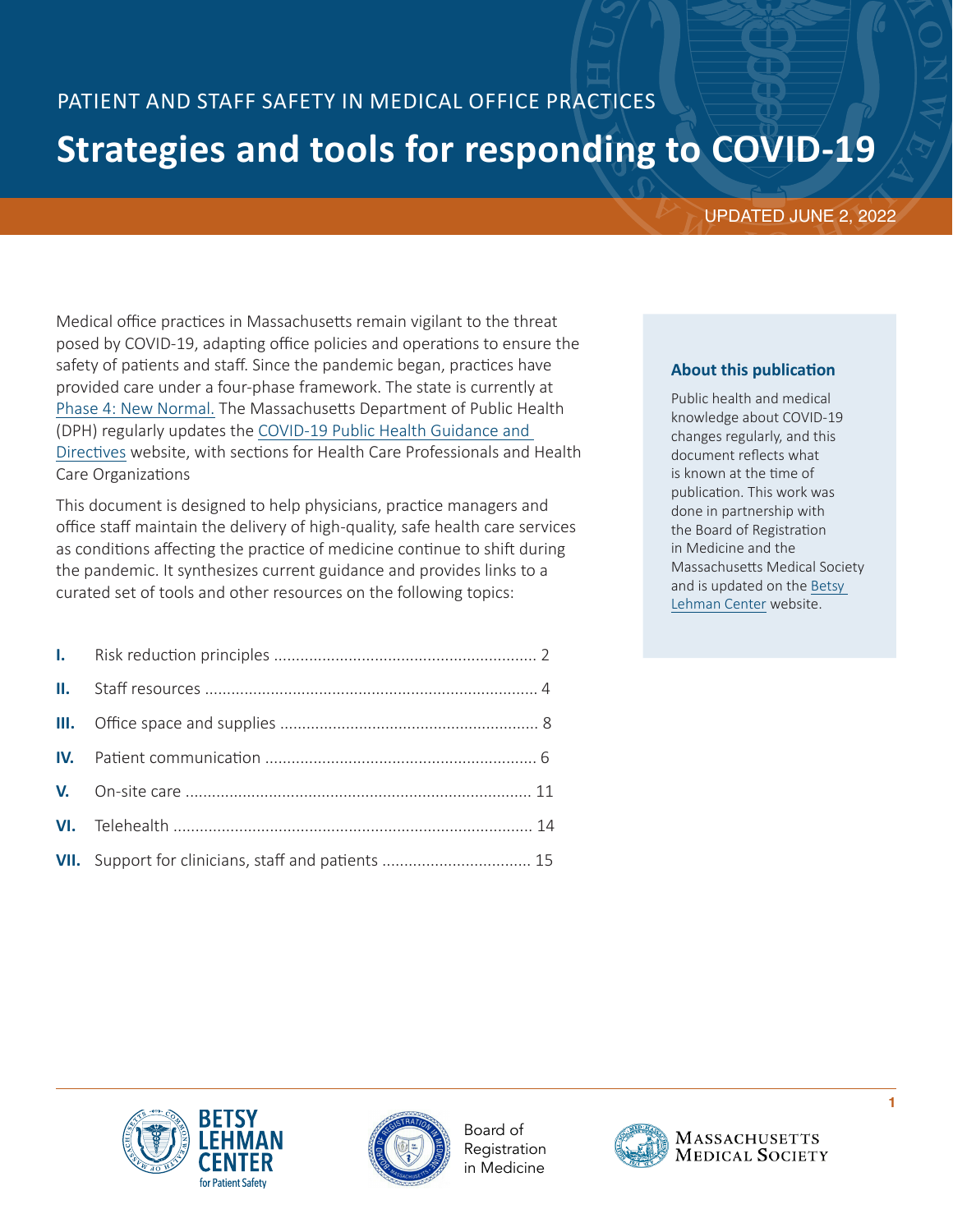## <span id="page-1-0"></span>**I. RISK REDUCTION PRINCIPLES**

The best way to neutralize a hazard is to remove it. But since it is not yet possible to eliminate the hazard of COVID-19 from our communities, office practices will need to manage a layered defense strategy of multiple interventions, policies, actions and controls, $1,2$ including encouraging clinicians and staff to be vaccinated.

- **1. Eliminate exposure** by limiting the number of people in the office. This includes:
	- Work-from-home arrangements
	- Setting occupancy limits in work spaces
	- Rearranging the space to increase distance between people
- **2. Engineering controls** use technologies to isolate people from hazards to minimize reliance on the actions of individual workers. They can also be cost effective. Engineering controls for coronavirus include:
	- Filtering the air
	- Improving ventilation and safe air circulation in work spaces
	- Physical barriers such as transparent windows separating reception from patients
- **3. Administrative controls** involve actions by workers and practice leaders. They establish policies and procedures to reduce or minimize exposure, and include:
	- Using virtual meetings and telehealth when appropriate to minimize unnecessary contact among staff and patients
	- Keeping staff who are sick at home
	- Training staff on the correct use of PPE
	- Enforcing use of cleaning and surface disinfection practices
	- Setting clear expectations related to hand and cough hygiene, including providing the necessary resources and work environment to promote hygiene and posting reminder signage
- **4. Personal protective equipment (PPE)** includes stocking appropriate PPE, maintaining a supply, and correct fitting and use of PPE.

1 Occupational Safety and Health Administration. 2020. Guidance on Preparing Workplaces for COVID-19. [https://www.osha.gov/Publications/](https://www.osha.gov/Publications/OSHA3990.pdf) [OSHA3990.pdf](https://www.osha.gov/Publications/OSHA3990.pdf) 2 This model is adapted from the WorkSafeBC Covid-19 Safety Plan template: [https://www.worksafebc.com/en/resources/health-safety/checklist/covid-](https://www.worksafebc.com/en/resources/health-safety/checklist/covid-19-safety-plan?lang=en)[19-safety-plan?lang=en](https://www.worksafebc.com/en/resources/health-safety/checklist/covid-19-safety-plan?lang=en)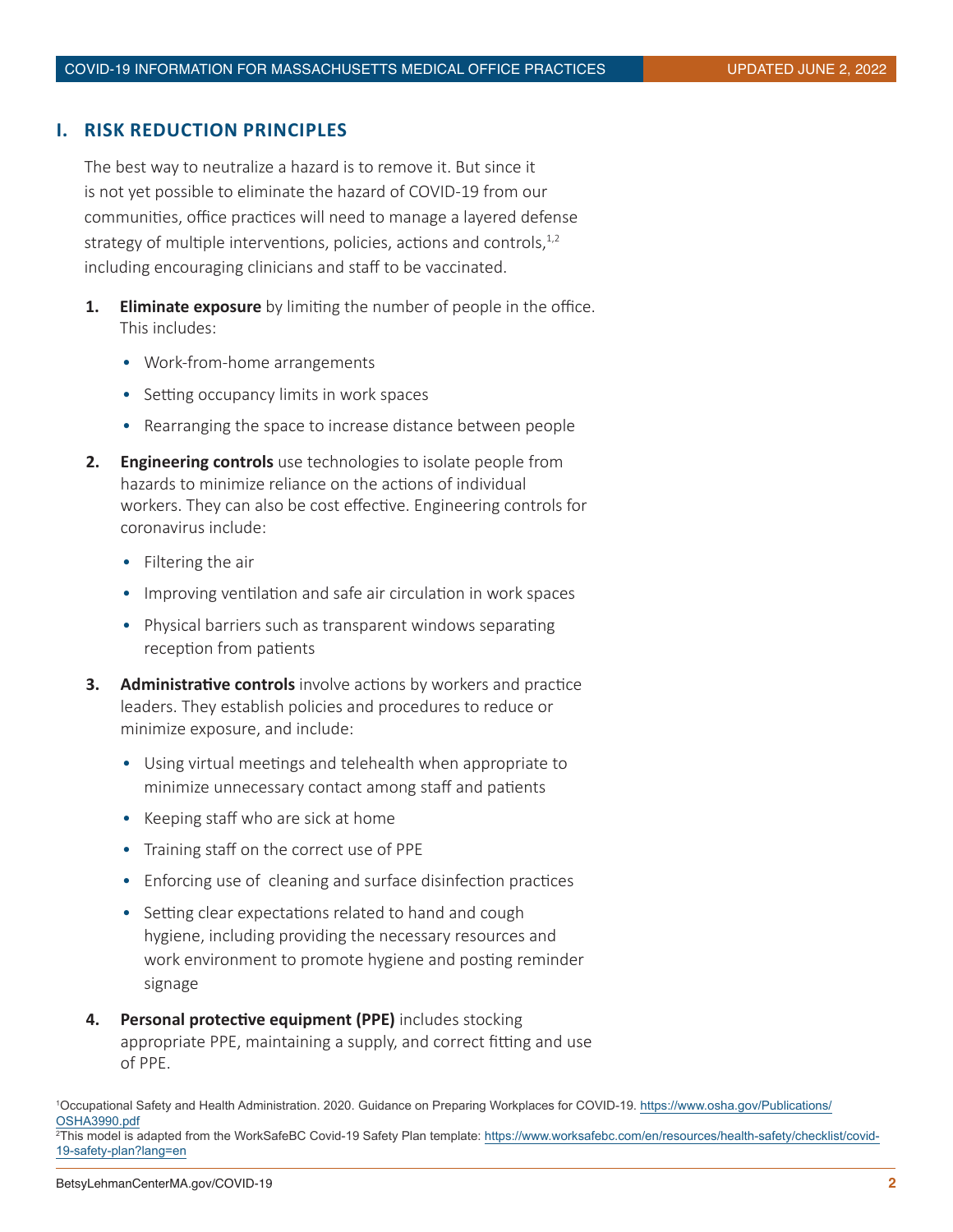#### **Massachusetts Framework for Continuing Patient Care**

Since the pandemic began, practices in Massachusetts have provided care under a [four-phase framework](https://www.mass.gov/lists/reopening-health-and-human-services-in-massachusetts). The framework calls for reliance on telehealth when feasible and appropriate, with the clinical judgment of physicians determining which services to provide in-person. Regardless of which stage the Commonwealth is at, the information in this document is relevant to office practices.

**[Phase 1:](https://www.mass.gov/lists/reopening-health-and-human-services-in-massachusetts-phase-1#phase-1-reopening-overview-)** High-priority preventative care and urgent procedures for conditions that would lead to high significant worsening of the patient's condition if left untreated.

**[Phase 2:](https://www.mass.gov/doc/eohhs-health-and-human-services-phase-2-reopening-approach/download)** For non- essential, elective invasive procedures, health care providers must attest to monitoring patient volume to reduce risk of COVID transmission and impact on health care system resources. Providers must also attest to meeting CDC and other public health guidance regarding environmental infection controls.

**[Phase 3:](https://www.mass.gov/doc/eohhs-health-and-human-services-phase-3-reopening-approach)** An expansion of in-person routine care with continued compliance with public health and safety standards including prioritizing telehealth, meeting public health and infection control standards, adhering to prioritization policies, ensuring equitable access to care, and monitoring patient volume.

**Phase 4:** Resumption of activities in the "new normal."

#### **Vaccine Information for COVID-19**

Massachusetts relies on the federal government to provide COVID-19 vaccine, and supplies are currently limited. The state has developed a vaccine plan that prioritizes certain populations, designates vaccination sites, and supplies those locations with vaccine. The following links have relevant information for medical practices, staff and patients.

- The Massachusetts Medical Society provides extensive [information for physicians](http://www.massmed.org/Patient-Care/COVID-19/COVID-19-Vaccine-Information/) as well as another page for what independent medical practices can do to [vaccinate staff.](http://www.massmed.org/vaccinedepot/#.YBDLlxZOlEY)
- The Massachusetts DPH provides a list of [frequently asked questions](https://www.mass.gov/info-details/covid-19-vaccine-frequently-asked-questions-vaccine-providers) from vaccine providers on the COVID-19 vaccine, covering topics such as administrative considerations, vaccine allocation and distribution, administration, prioritization, vaccinating healthcare providers, and safety.
- The [vaccine distribution timeline](https://www.mass.gov/info-details/when-can-i-get-the-covid-19-vaccine) has three phases and provides information on when certain populations will be able to access vaccination.
- Those who are eligible to be vaccinated under the current phase can find information about [vaccination locations](https://www.maimmunizations.org/clinic/search) in their community and can see locations through [this interactive map.](https://www.google.com/maps/d/viewer?mid=1z197EsKQBJ1jkUL9YjnLSRN30qFRnfqd&ll=42.02761670907853%2C-71.67866000000001&z=8) Vaccination locations and some appointment availability information can be searched at [vaxfinder.mass.gov.]( https://vaxfinder.mass.gov/) There is also a site to [pre-register](https://www.mass.gov/covid-19-vaccine) for a vaccine appointment at mass vaccination sites.
- General information on [COVID-19 vaccines](https://www.cdc.gov/vaccines/covid-19/index.html) is provided by the CDC.
- General [information for patients](https://www.mass.gov/info-details/when-can-i-get-the-covid-19-vaccine) can be found at the state COVID-19 vaccine website.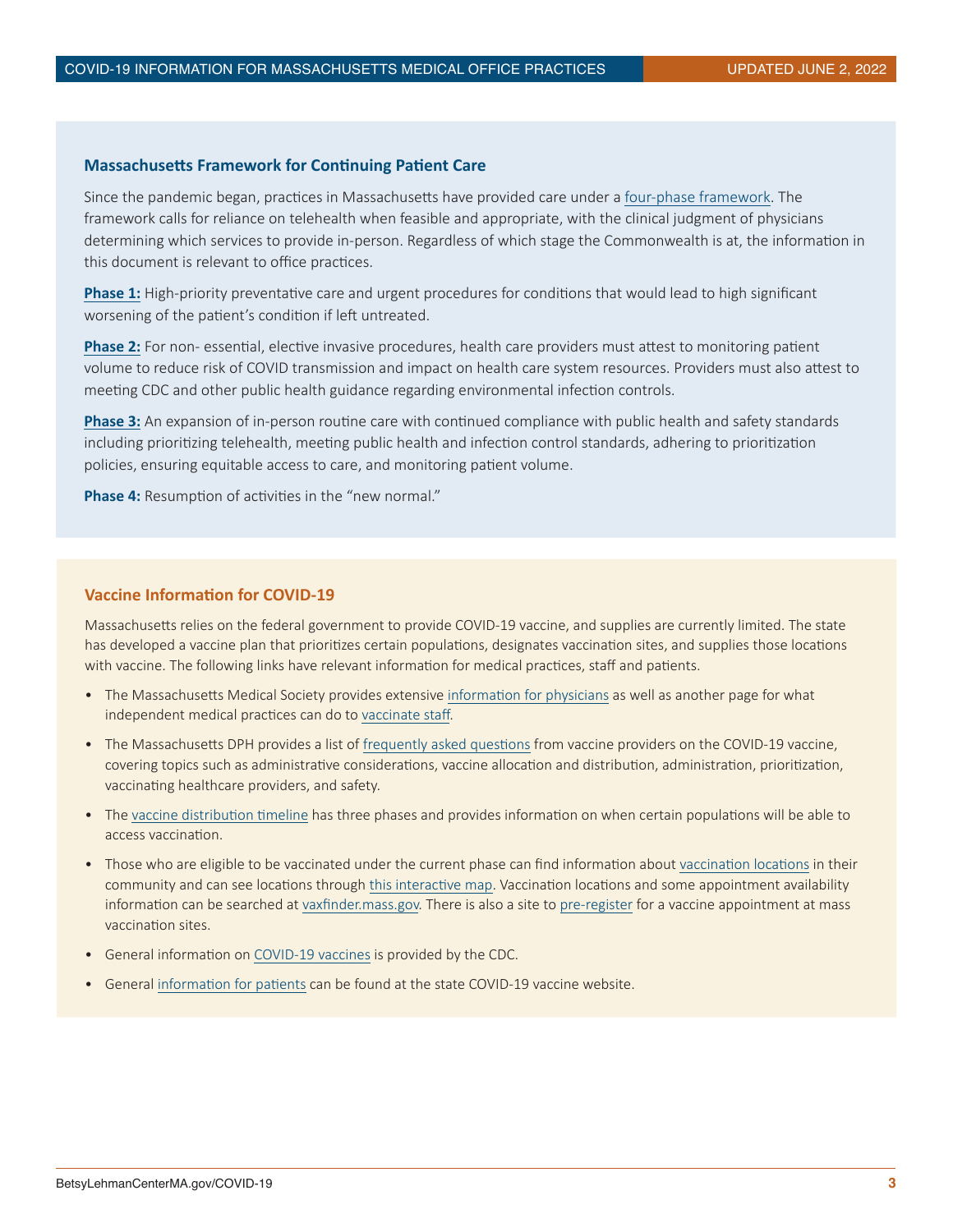# <span id="page-3-0"></span>**II. STAFF RESOURCES**

For as long as COVID-19 remains a public health threat in Massachusetts, medical offices will need to adapt operations to deliver care to patients while preventing further spread of the virus. Ongoing guidance from the state outlines a [phased approach](https://www.mass.gov/lists/reopening-health-and-human-services-in-massachusetts ) to business openings and re-openings, including medical practices. At this time, practices are expected to:

- **•** Designate a COVID-19 safety compliance leader within the practice
- **•** Make use of telehealth when clinically appropriate
- **•** Have safeguards in place to provide clinically necessary in-person procedures and services that address:
	- Staff safety
	- Patient safety
	- Infection control
	- Use of personal protective equipment

Given that knowledge about COVID-19 continues to develop, a designated staff member should regularly monitor COVID-19 updates that are relevant to your practice. This includes reviewing CDC, DPH and MMS websites weekly to be sure policies and procedures are updated.

## Communication within the office

The foundations of safe and effective office operations include strong communication and teamwork. The following actions are useful steps to keep your staff well informed and prepared.

#### **1. Regularly discuss as a team the [status of COVID-19](https://www.mass.gov/info-details/covid-19-response-reporting), including:**

- Public health interventions in place in Massachusetts and in your local community, and the importance of relying on credible sources of information;
- Changes to office operations, and why these changes are necessary; and
- Staff suggestions for how the practice can most effectively respond to the challenges of COVID-19.
- **2.** Prepare alternative staffing plans for when illness, quarantine, individual risk factors or other caregiver responsibilities affect staffing levels.

#### **Team-based care**

Team-based care encourages all health care providers to work to the full extent of their education, certification and experience, while actively engaging patients and families as full participants in their care. As an approach and philosophy of care, teambased care can be a robust way to help reach quality outcomes and goals even while the pandemic disrupts services.

#### The [American College of](https://www.acponline.org/practice-resources/covid-19-practice-management-resources/covid-19-recovery-team-based-care-toolkit)

[Physicians](https://www.acponline.org/practice-resources/covid-19-practice-management-resources/covid-19-recovery-team-based-care-toolkit) provides a teambased care toolkit that can help physicians, staff and patients optimize team-based care in a pandemic and postpandemic setting.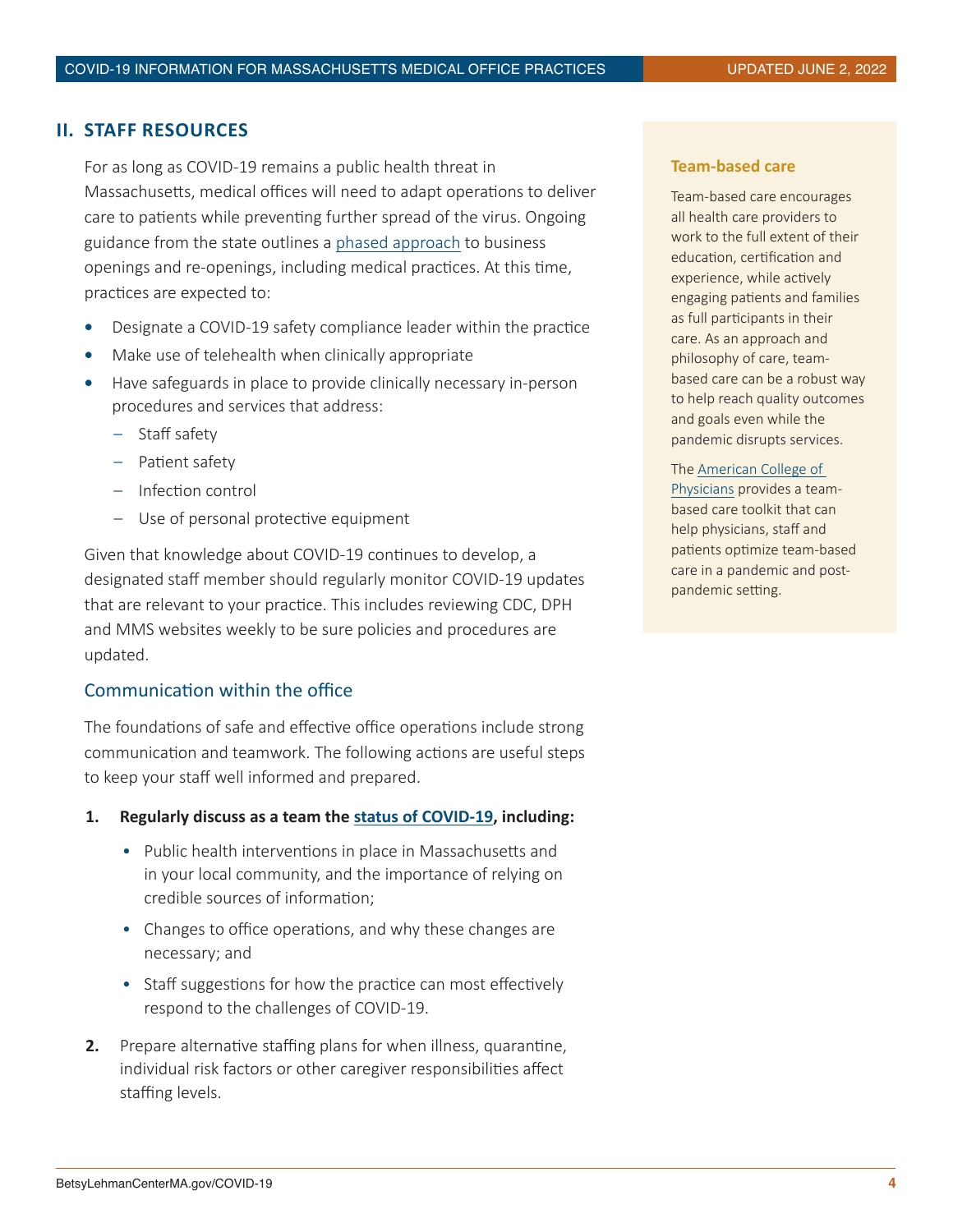- **3.** Have a written policy for paid or unpaid personal leave, and implement sick leave policies that are non-punitive, flexible, and consistent with public health guidance.
- **4.** Confirm that all clinicians and staff working in the office are symptom-free.
	- Conduct daily screening for symptoms.
	- Set the expectation that clinicians and staff who develop respiratory symptoms or signs of other illness while at work will promptly return home.
- **5.** DPH provides [return-to-work](https://www.mass.gov/doc/return-to-work-guidance-updated-march-8-2021/download) guidance for workers with confirmed or suspect COVID-19, as well as guidance for individuals who have been fully vaccinated or previously had COVID-19.
- **6.** For vaccinated workers with COVID-like symptoms, [DPH](https://www.mass.gov/doc/considerations-for-health-care-personnel-after-covid-19-vaccination/download) and [CDC](https://www.cdc.gov/coronavirus/2019-ncov/hcp/post-vaccine-considerations-healthcare-personnel.html) offer additional guidance.
- **7.** Create an emergency contact list, distribute it to staff and place copies in key locations throughout your office. The list should include contact information for your [local health department.](https://www.naccho.org/membership/lhd-directory?searchType=standard&lhd-state=MA&card-filter)

# Human and Team Factors during COVID-19<sup>3</sup>

Clinicians and staff are only human, and the stresses brought on by COVID-19 can degrade practices' ability to consistently provide safe, quality care.

There is an entire field of "human factors engineers" who are experts in realigning workflows to increase safety when working under duress. They design processes that actively protect against systems failures that result from human error in factories, emergency management and other settings. You can adopt some of these strategies at minimal or no cost, including:

- **1.** Signage: Use prominent signage as reminders about hand hygiene, PPE use and cleaning; equipment locations; and identifying restricted areas and exits.
- **2.** Workflow review and redesign: Review workflows for any new processes to identify potential failure points, preferably with input from the full staff. Examples of workflows to examine include patient screening, admissions, care coordination, treatments, and patient and family engagement.

3 This resource is adapted from the AHRQ Patient Safety Network primer COVID-19: Team and Human Factors to Improve Safety. [https://psnet.ahrq.gov/](https://psnet.ahrq.gov/primer/covid-19-team-and-human-factors-improve-safety ) [primer/covid-19-team-and-human-factors-improve-safety](https://psnet.ahrq.gov/primer/covid-19-team-and-human-factors-improve-safety )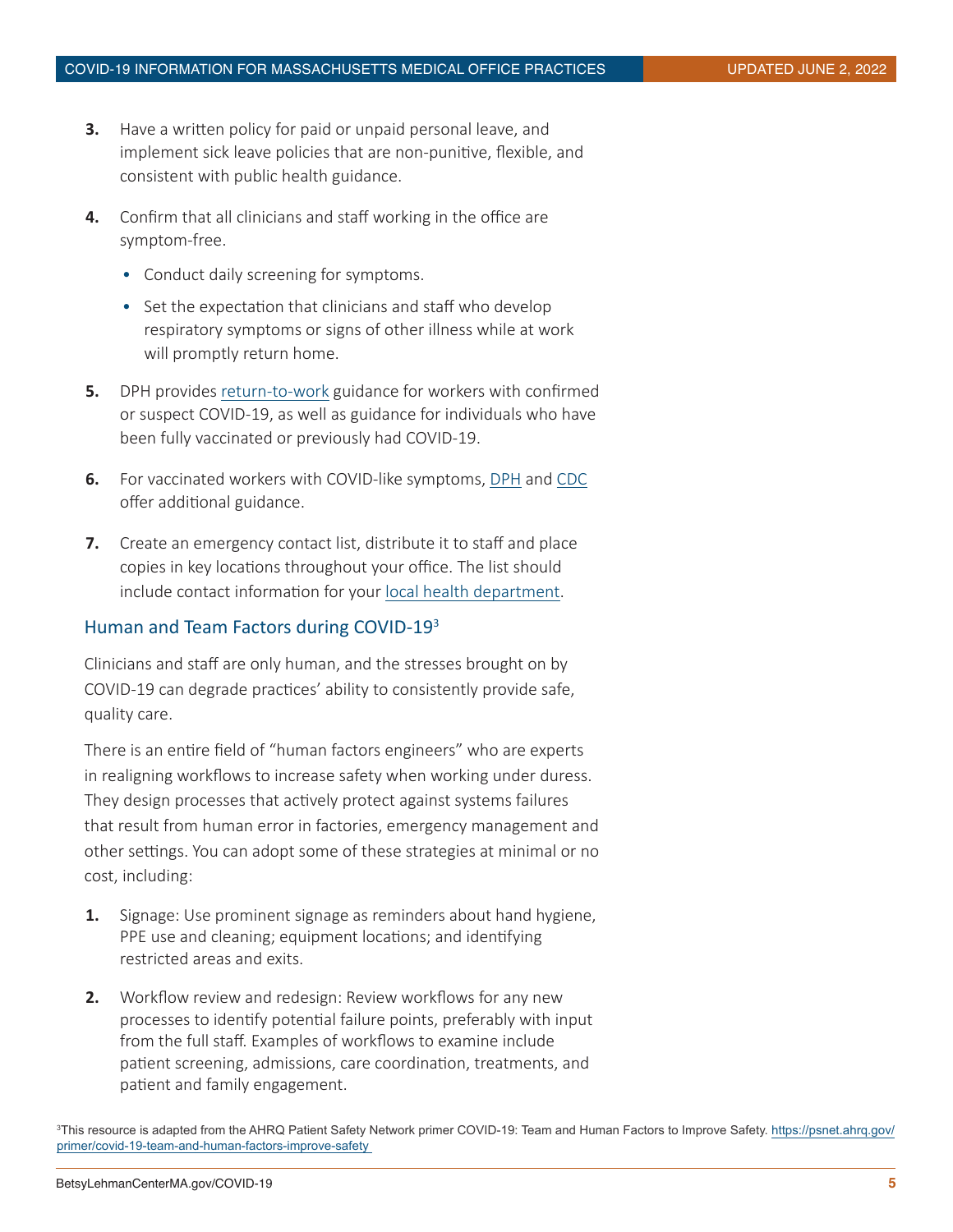- <span id="page-5-0"></span>**3.** Checklists: Checklists can help clinicians and staff communicate and perform important steps of a procedure correctly and align workflows and other care delivery processes.
- **4.** Simulations: Simulations are learning and improvement tools that can be used for a variety of purposes, including to practice PPE donning and doffing activities, develop protocols, and solve facility use and workflow issues.

# **III. OFFICE SPACE AND SUPPLIES**

Effective management of your practice's physical space, supplies and logistics contributes to a healthy environment for staff and patients. A range of engineering and administrative steps can be put in place to make your offices as safe as possible. Engineering-related changes, such as upgrades to the building HVAC system, may be more difficult or expensive to implement than administrative changes, though both will likely be good investments in safety over the long-term.

- **1.** Keep surfaces clean
	- While surface transmission of the coronavirus is not the primary mode of transmission, robust cleaning practices will help reduce the spread of other infectious diseases. Review cleaning and disinfection procedures for medical equipment, laundry, furniture, and the physical plant to be sure they meet conventional standards for medical offices.
	- Monitor compliance with cleaning and disinfection procedures by cleaning staff and clinical staff.
	- Follow CDC advice for [COVID-19 disinfection procedures](https://www.cdc.gov/coronavirus/2019-ncov/infection-control/control-recommendations.html#infection_control), including:
		- Disinfect noncritical medical devices (e.g., blood pressure cuff) and surfaces with an EPA-registered hospital disinfectant using the label's safety precautions and use directions. Observe correct contact time as indicated by manufacturer's instructions for use.
		- Ensure use of appropriate PPE during disinfection and hand hygiene following disinfection when removing gloves.
- **2.** Erect physical barriers to transmission and install no-touch infrastructure, which will be useful long-term changes for staff safety.
	- Install plexiglass shielding at reception and other areas to limit contact between staff and potentially infectious patients.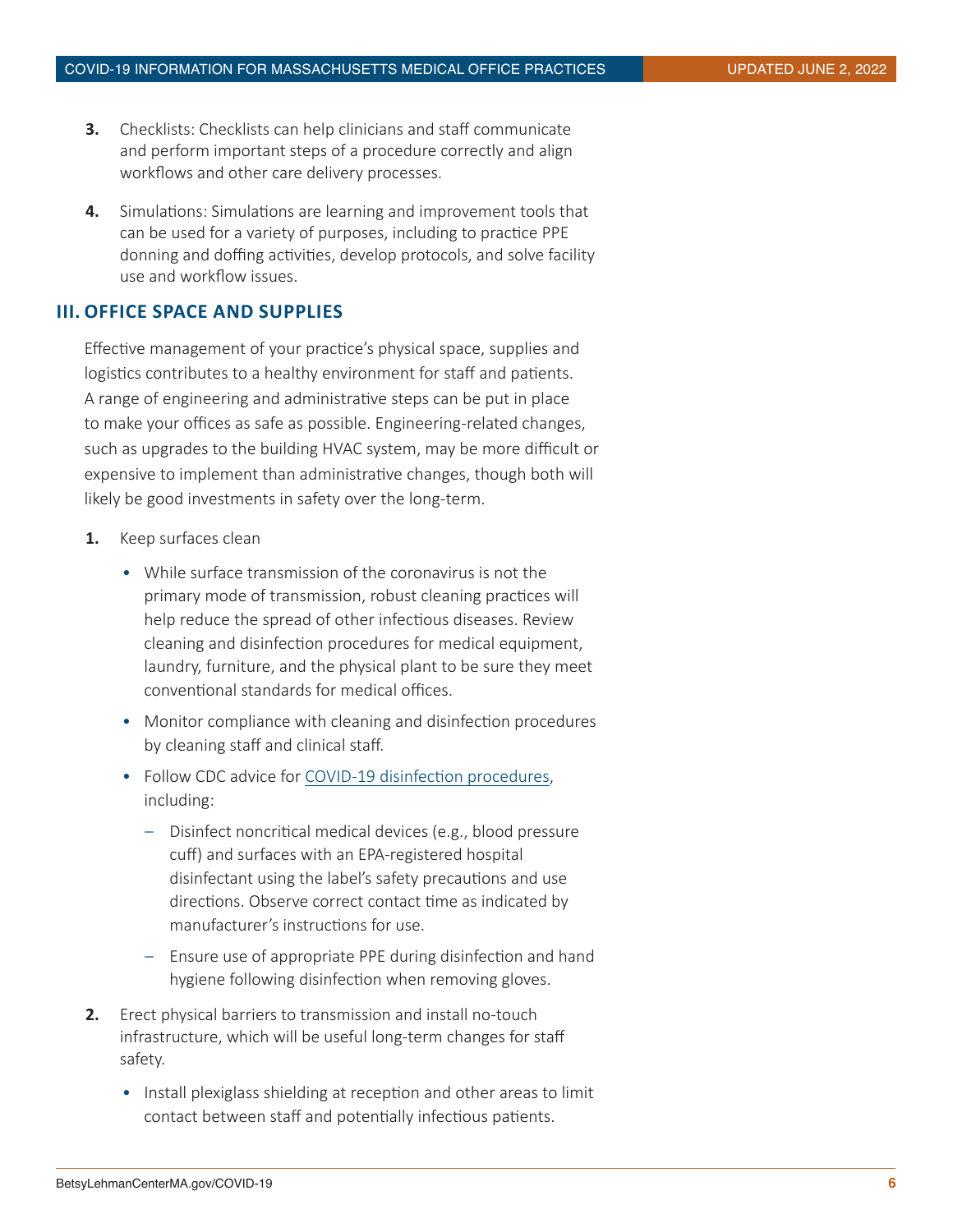- Where possible make infrastructure no-contact, such as touchless dispensers of hand soap, hand sanitizer, and paper towels.
- **3.** Filter indoor air4
	- Confirm with your building management or HVAC providers that the building HVAC system has upgraded air filters at the highest efficiency possible for the system and that the filters fit to minimize filter air bypass.
	- Consider supplementing air filtration with portable air cleaners that have HEPA filters, especially in areas where adequate ventilation is difficult to achieve. Use devices accurately-sized for the room(s).
	- Direct the airflow from filters or vents so it does not blow directly from one person to another, to reduce the potential spread of airborne droplets.
	- Maintain indoor humidity between 40% and 60%<sup>5</sup> if possible.
	- Operate exhaust fans in restrooms at full capacity when the building is occupied.<sup>6</sup>
- **4.** Limit points of entry to your office and leave entrance doors open, if possible, to reduce contact with door handles.
- **5.** Post [signage](https://www.cdc.gov/coronavirus/2019-ncov/healthcare-facilities/practice-preparedness.html) (see resources in sidebar) in appropriate languages and places (e.g. entrances, elevators, restrooms) to instruct patients and visitors that face coverings are mandatory, what to do if they have respiratory or flu-like symptoms, and how to manage hand, respiratory and cough hygiene.
- **6.** Provide access to respiratory and hand hygiene supplies, including alcohol-based hand rub, surgical masks, tissues, and no-touch trash receptacles.
- **7.** Arrange the reception space and waiting room seating to provide at least six feet distance between patients.
- **8.** Reduce the presence of patients in waiting areas, for example, by instructing patients who travel by car to call upon arrival and wait in their car until an exam room is available, and by limiting the number of those who accompany a patient to essential caretakers only (e.g. a spouse or child for a patient with dementia or mobility issues or one parent for a well child check).

## **Signage**

Boston Public Health Commission, DPH and CDC, among others, provide a range of printable signage. Here are some examples:

- [Vaccine posters](https://www.mass.gov/lists/covid-19-vaccine-generic-posters) (DPH)
- [Mandatory Safety](https://www.mass.gov/info-details/reopening-mandatory-safety-standards-for-workplaces#sector-specific-safety-protocols-and-best-practices-)  [Standards for Workplaces](https://www.mass.gov/info-details/reopening-mandatory-safety-standards-for-workplaces#sector-specific-safety-protocols-and-best-practices-) (DPH posters in various languages)
- [Read Before Entering](https://www.cdc.gov/coronavirus/2019-ncov/downloads/Please-Read.pdf) (CDC poster)
- [Wear a Mask](https://www.cdc.gov/coronavirus/2019-ncov/downloads/cloth-face-covering-building-entrance.pdf) (CDC poster)
- [Face Covering](https://bphc.org/whatwedo/infectious-diseases/Infectious-Diseases-A-to-Z/covid-19/Pages/COVID-19-Posters-and-Signage.aspx) (BPH poster)
- [Wash Your Hands](https://www.cdc.gov/coronavirus/2019-ncov/downloads/Handwashing-poster-adults.pdf) (CDC poster)
- [How to Put On and Take Off](https://www.cdc.gov/coronavirus/2019-ncov/downloads/A_FS_HCP_COVID19_PPE.pdf)  [PPE](https://www.cdc.gov/coronavirus/2019-ncov/downloads/A_FS_HCP_COVID19_PPE.pdf) (CDC poster)
- [How to Protect Yourself and](https://bphc.org/whatwedo/infectious-diseases/Infectious-Diseases-A-to-Z/covid-19/Pages/COVID-19-Posters-and-Signage.aspx)  [Others](https://bphc.org/whatwedo/infectious-diseases/Infectious-Diseases-A-to-Z/covid-19/Pages/COVID-19-Posters-and-Signage.aspx) (BPH flyer)
- [How to Put On and Take off](https://bphc.org/whatwedo/infectious-diseases/Infectious-Diseases-A-to-Z/Documents/COVID-19 PPE Mask Sequence.pdf)  [a Mask](https://bphc.org/whatwedo/infectious-diseases/Infectious-Diseases-A-to-Z/Documents/COVID-19 PPE Mask Sequence.pdf) (BPH poster)

<sup>4</sup> [https://www.epa.gov/coronavirus/air-cleaners-hvac-filters-and-coronavirus-covid-19](https://www.epa.gov/coronavirus/air-cleaners-hvac-filters-and-coronavirus-covid-19 ) 

<sup>5</sup> [https://schools.forhealth.org/wp-content/uploads/sites/19/2020/08/Harvard-Healthy-Buildings-Program-Schools-For-Health-Reopening-Covid19-Au](https://schools.forhealth.org/wp-content/uploads/sites/19/2020/08/Harvard-Healthy-Buildings-Program-)[gust2020.pdf](https://schools.forhealth.org/wp-content/uploads/sites/19/2020/08/Harvard-Healthy-Buildings-Program-)  6 <https://www.cdc.gov/coronavirus/2019-ncov/community/office-buildings.html>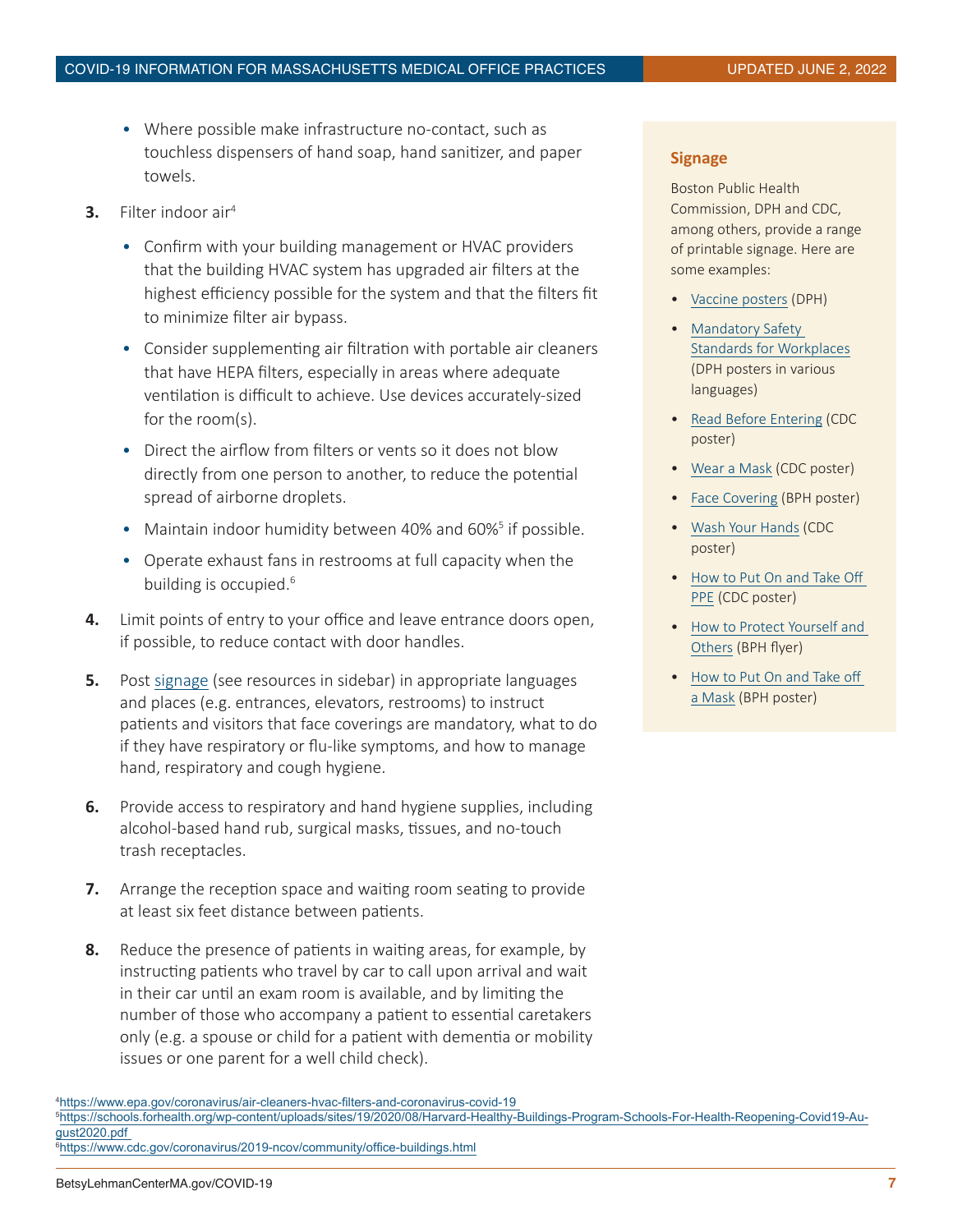- **9.** Discontinue the use of toys, magazines, and other shared items in waiting areas, as well as items shared among patients such as pens, clipboards and phones.
- **10.** Designate one or more exam rooms for use by potentially infectious patients.

## **Supplies**

Securing a supply of PPE, hygiene materials and cleaning supplies will be an ongoing logistics priority for office managers. The pandemic has put new emphasis on the importance of cleaning, as well as the correct use of PPE. PPE controls are one component of conventional care capacity, in addition to engineering and administrative measures, for general infection prevention and control.

- **1.** Refer to the Environmental Protection Agency list of [disinfectants](https://www.epa.gov/pesticide-registration/list-n-disinfectants-use-against-sars-cov-2)  [that qualify](https://www.epa.gov/pesticide-registration/list-n-disinfectants-use-against-sars-cov-2) for use against the coronavirus.
- **2.** Keep an inventory of PPE and other supplies that is sufficient to provide all scheduled in-person care.
	- See [DPH](https://www.mass.gov/doc/guidance-for-prioritization-of-personal-protective-equipment-ppe-in-massachusetts/download) and [CDC](https://www.cdc.gov/coronavirus/2019-ncov/hcp/ppe-strategy/general-optimization-strategies.html) guidelines for optimizing the use of PPE, [including N95 respirators,](file:https://www.cdc.gov/coronavirus/2019-ncov/hcp/respirators-strategy/index.html%20) along a continuum of conventional, contingency and crisis levels of capacity.
	- Health and Human Services provides a [PPE Planning Toolkit](https://files.asprtracie.hhs.gov/documents/ppepp-toolkit-fact-sheet-hrwg.pdf) to help implement PPE preservation.
- **3.** If your usual PPE sources do not have stock available, seek alternative vendors. For instance:<sup>7</sup>
	- The [Association for Health Care Resource & Materials](https://www.ahrmm.org/covid-19-resources-non-traditional-suppliers-offering-ppe-and-other-critical-supplies)  [Management](https://www.ahrmm.org/covid-19-resources-non-traditional-suppliers-offering-ppe-and-other-critical-supplies) is vetting non-traditional suppliers of PPE and other supplies.
	- [ECRI](https://assets.ecri.org/PDF/COVID-19-Resource-Center/COVID-19-Supply-Chain/ECRI-Non-Traditional-Vendors-COVID.xlsx) is tracking non-traditional international suppliers.
	- The [PPE Exchange](https://ppe.exchange/) has an online supplier marketplace.
	- One option for practices serving under-resourced and underserved communities is [Get Us PPE](https://getusppe.org/), which can organize direct donations.
	- DPH has [guidance](https://www.mass.gov/info-details/guidance-for-requesting-personal-protective-equipment-ppe) to submit a supply request if your practice anticipates an imminent shortage of PPE and if you are unable to source critical PPE through your suppliers.

<sup>7</sup> The Betsy Lehman Center for Patient Safety does not support or validate the activities of any of these providers. Medical offices should practice their own due diligence.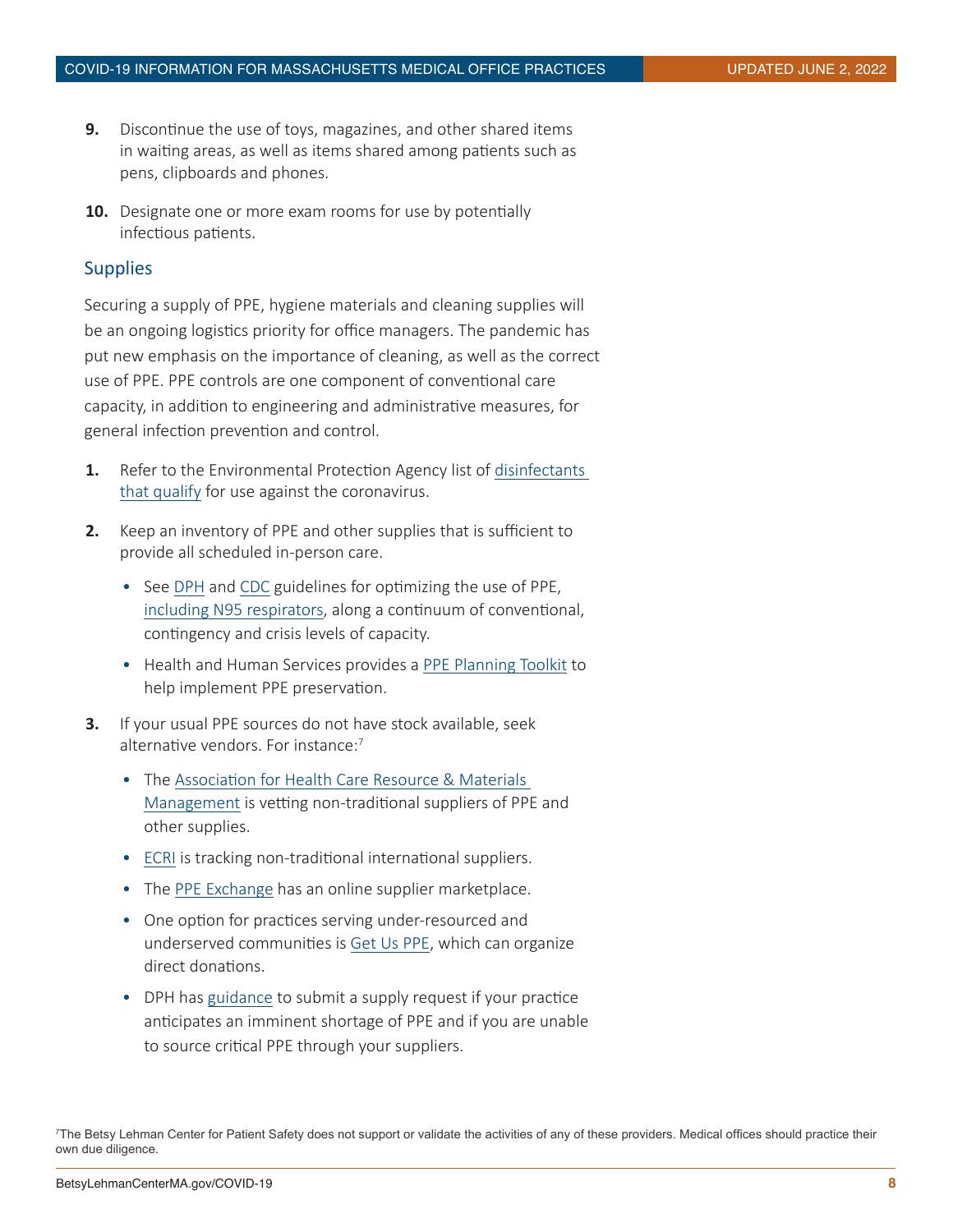# <span id="page-8-0"></span>**IV. PATIENT COMMUNICATION**

Clinicians should inform patients about what is expected of them and what is being done to keep them safe. Plan for ongoing patient communications on topics that affect patient care, including case prioritization and scheduling, symptom screening, PPE use, use of facilities, and any other safety and risk mitigation activities. Use repeated communication through a variety of modes to be sure patients receive and understand the messages.

Some patients can be seen by telehealth while others must be seen in-person. The U.S. Centers for Disease Control and Prevention (CDC) has provided a decision [framework](https://www.cdc.gov/coronavirus/2019-ncov/hcp/framework-non-COVID-care.html) for in-person non-COVID-19 care that considers the potential for patient harm and degree of community transmission. See the [Massachusetts Department of Public Health \(DPH\)](https://www.mass.gov/lists/reopening-health-and-human-services-in-massachusetts)  [guidance](https://www.mass.gov/lists/reopening-health-and-human-services-in-massachusetts) for guidelines on prioritizing in-person or telehealth visits.

## Patient messaging during COVID-19

Your practice can provide patients with information to keep them informed. When thinking about your patients' needs for information, plan your messages around three important areas:

## **1. General education**

- Non-coronavirus education (e.g. influenza season)
- Guidelines for COVID-19 prevention and protection
- The current state of COVID-19 in your region

#### **2. Patient-specific information**

- Targeted information for individuals regarding specific appointments, medications or follow-up that could be different from normal processes
- Account for the needs of [high-risk patient groups](https://www.cdc.gov/coronavirus/2019-ncov/need-extra-precautions/people-with-medical-conditions.html)

#### **3. Practice-specific information**

- Any changes to your office processes that affect the way you interact with patients
- General COVID safety concerns and frequently asked questions
- Preparation for an in-person visit
- Preparation for a telehealth visit
- Telehealth options and access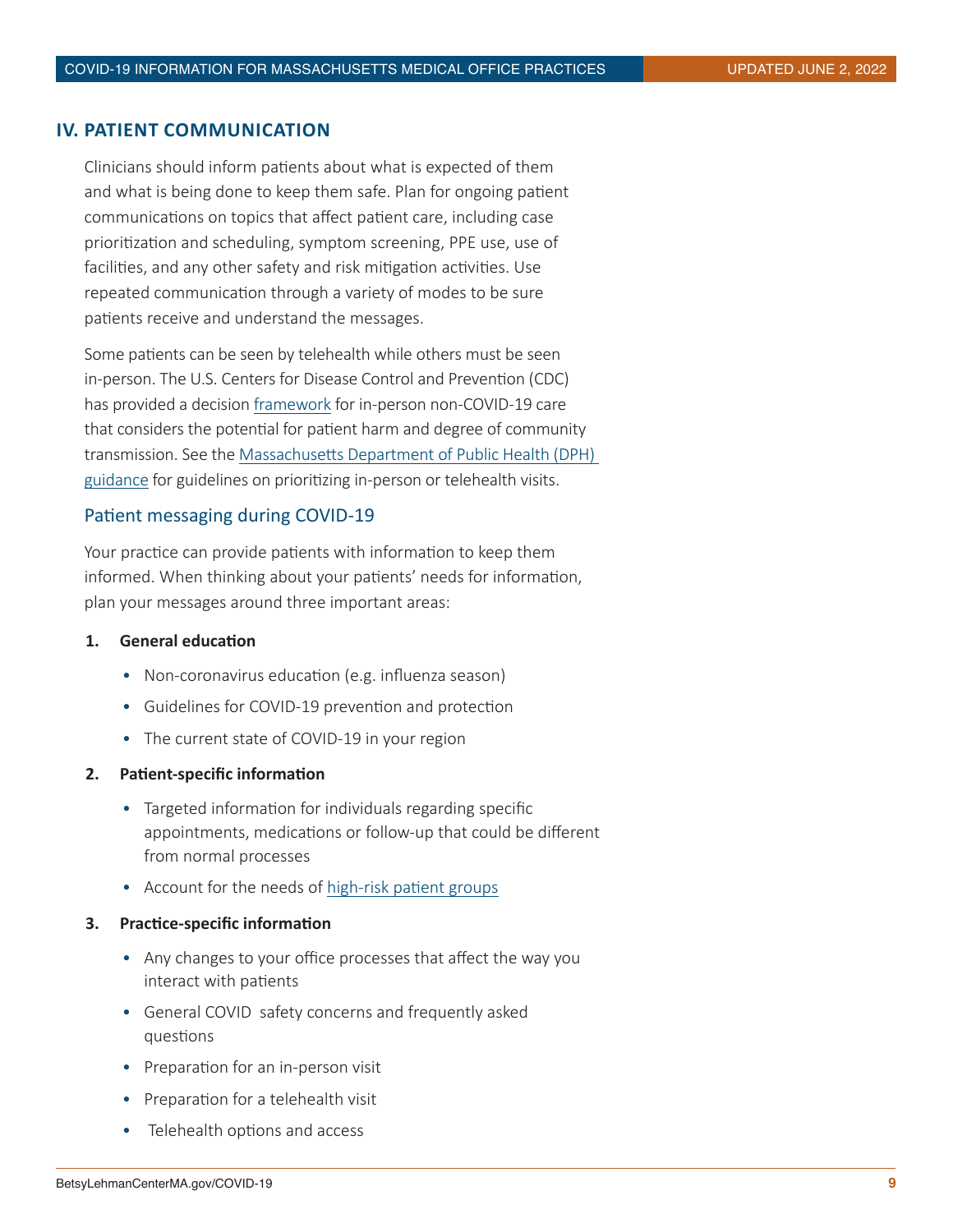#### <span id="page-9-0"></span>**Resources for patient communications**

- **• COVID-19 information:** The [COVID Health Literacy Project](https://covid19healthliteracyproject.com/) has fact sheets in over 30 languages. It includes brief clear-language handouts about COVID-19, prevention, managing being ill, pregnancy, and COVID information for children and youth.
- **• [FAQ for Patients on Resuming Care During and Post-Pandemic:](https://www.acponline.org/system/files/documents/practice-resources/covid-practice-management/covid_reopening_patient_faq_1.pdf)** The American College of Physicians provides answers to common questions from patients.
- **• Screening script:** the [American Medical Association](https://www.ama-assn.org/system/files/2020-08/physican-guide-keep-practices-open-covid-19.pdf) includes a detailed pre-visit telephone screening script in its physician guide to keeping practices open.

## **V. ON-SITE CARE**

The ability to provide safe and highest quality on-site care depends on effective office management and the participation of patients and staff. The CDC provides [in-depth guidance](file:https://www.cdc.gov/coronavirus/2019-ncov/hcp/infection-control-recommendations.html%20) for health care providers for routine infection prevention and control practices and infection prevention and control practices when caring for a patient with suspected or confirmed COVID-19.

## On-site office management

Consider adjusting your staffing and operational plans as follows:

- **1.** Designate one staff member as the practice coordinator for issues related to your COVID-19 responses and infection prevention and control. This should be the most qualified person, not necessarily the most senior. He or she can coordinate staff responsibilities, information collection and sharing, and facilitate a response to emerging issues or opportunities to adjust protocols.
- **2.** Consider temporary adjustments to office clinic hours to accommodate patient and staffing needs, while supporting physical distancing and infection prevention measures.
- **3.** Assess and plan for staff availability given the potential for staff absences to care for family or to self-quarantine. Whenever possible, cross-train staff and plan to backfill positions.
- **4.** Provide a process for physicians, staff and patients to report health and safety concerns as well as to share ideas to enhance office practices and processes.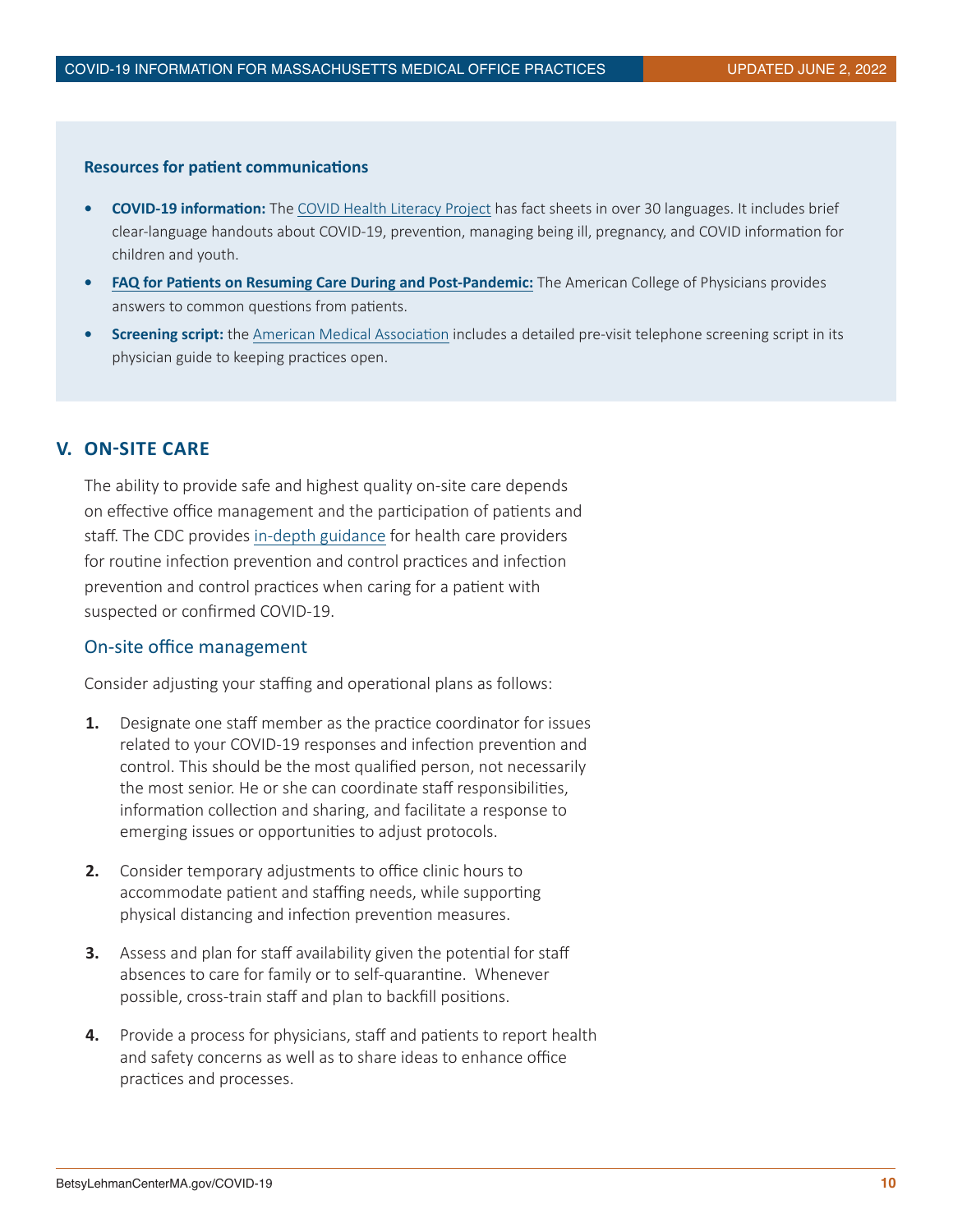# For patients

During patient visits to your office,

- **1.** Screen patients and anyone accompanying them for symptoms of or known exposure to the coronavirus
- **2.** Isolate symptomatic patients in a space set aside for this purpose, and assess if they require ER care. If they do not require urgent care, convert the visit to telehealth, if appropriate, or ask them to reschedule their appointment.
- **3.** Instruct all patients to adhere to cough etiquette and hand hygiene protocols.
- **4.** Implement policies for adults and children over the age of two years to wear a face covering. Some masks work better than others, so follow the [CDC recommendations](file:https://www.cdc.gov/coronavirus/2019-ncov/prevent-getting-sick/cloth-face-cover-guidance.html%20) that people use medical procedure masks, masks that fit snugly around the nose and chin with no large gaps, tightly woven fabric masks, masks with inner filter pockets, and masks with two or three layers.
- **5.** Keep a log with names and contact information for people who have accompanied patients to their visit should contact tracing be needed.

Within the office setting, reinforce and encourage physical distancing by implementing strategies such as:

- **1.** Separating sick from well patients by scheduling these visits during different times of the day (e.g., well visits in the morning and sick visits in the afternoon), placing patients with sick visits in different areas of the facility, or scheduling patients with sick visits in a different location from well visits (when available).
- **2.** Reducing crowding in waiting areas by asking patients to remain outside until they are called into the facility for their appointment. For example, ask patients to wait in a vehicle, if available, until your staff can call them inside.
- **3.** Keeping separation of at least six feet between patients and visitors during all aspects of the visit using signs, ropes, floor markings or other tools.
- **4.** Using electronic communications as much as possible (e.g., filling out needed paperwork online in advance) to minimize time onsite as well as shared use of materials (e.g., clipboards, pens).

# **Making the most of in-person care**

The [American College of](https://www.acponline.org/system/files/documents/practice-resources/covid-practice-management/workflow_modifications_for_covid_recovery_3.pdf)  [Physicians](https://www.acponline.org/system/files/documents/practice-resources/covid-practice-management/workflow_modifications_for_covid_recovery_3.pdf) suggests ways to maximize the value of inperson care

- Have a daily huddle, including with staff who are working remotely
- Use pre-visit protocols such as questionnaires to define the purpose of the visit. Other examples include a requirement that patients take their temperature and report any symptoms before coming to the office on the day of the appointment
- Track patients' preventative care needs with an eye toward consolidating care services in a single visit (e.g., administering a flu shot during an onsite visit for a strep test)
- If possible, develop followup care plans that can be conducted by telehealth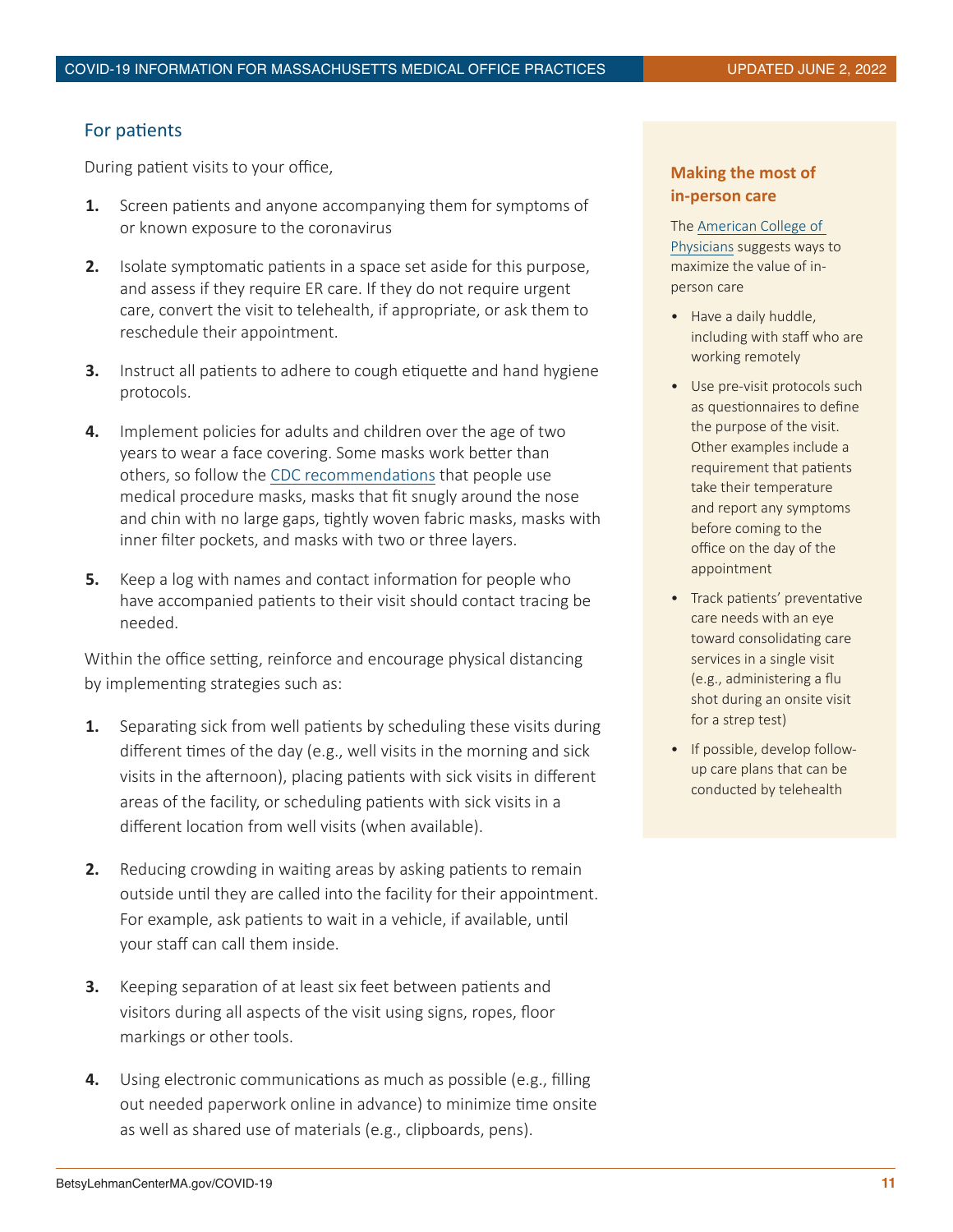# For clinicians and staff

- **1.** Hand hygiene
	- Keep hand hygiene supplies readily available, including in reception and other administrative areas; and
	- Train all personnel to perform hand hygiene before and after all patient contact, contact with potentially infectious material or equipment (e.g., stethoscopes, computers, cell phones), and before putting on and after removing PPE, including gloves.
- **2.** Use of PPE
	- DPH's [Comprehensive PPE Guidance](https://www.mass.gov/info-details/personal-protective-equipment-ppe-during-covid-19) specifies that all health care personnel must wear a surgical or procedure mask in clinical care areas at all times.
	- Consider signage or other reminders for all patient care staff on the proper sequencing of [donning](https://www.youtube.com/watch?v=52NqOvWygMY&feature=youtu.be) (putting on) and [doffing](https://www.youtube.com/watch?v=5orqrFCP3ss&feature=youtu.be) (removing) PPE, including respirators, surgical masks, gloves, isolation gowns and eye protection
	- Communicate with staff openly and in advance about the possible need to shift from conventional to [contingency or crisis use of PPE](https://www.cdc.gov/coronavirus/2019-ncov/hcp/ppe-strategy/index.html) if supplies are depleted, including the rationale and public health directives behind those decisions; and
	- Perform aerosol-generating procedures only if [recommended PPE](https://www.mass.gov/info-details/personal-protective-equipment-ppe-during-covid-19) is available.
- **3.** Ongoing education and training
	- Regularly review with staff your infection control standards and proper use of PPE
	- Train new staff in the use of PPE and your office's infection control practices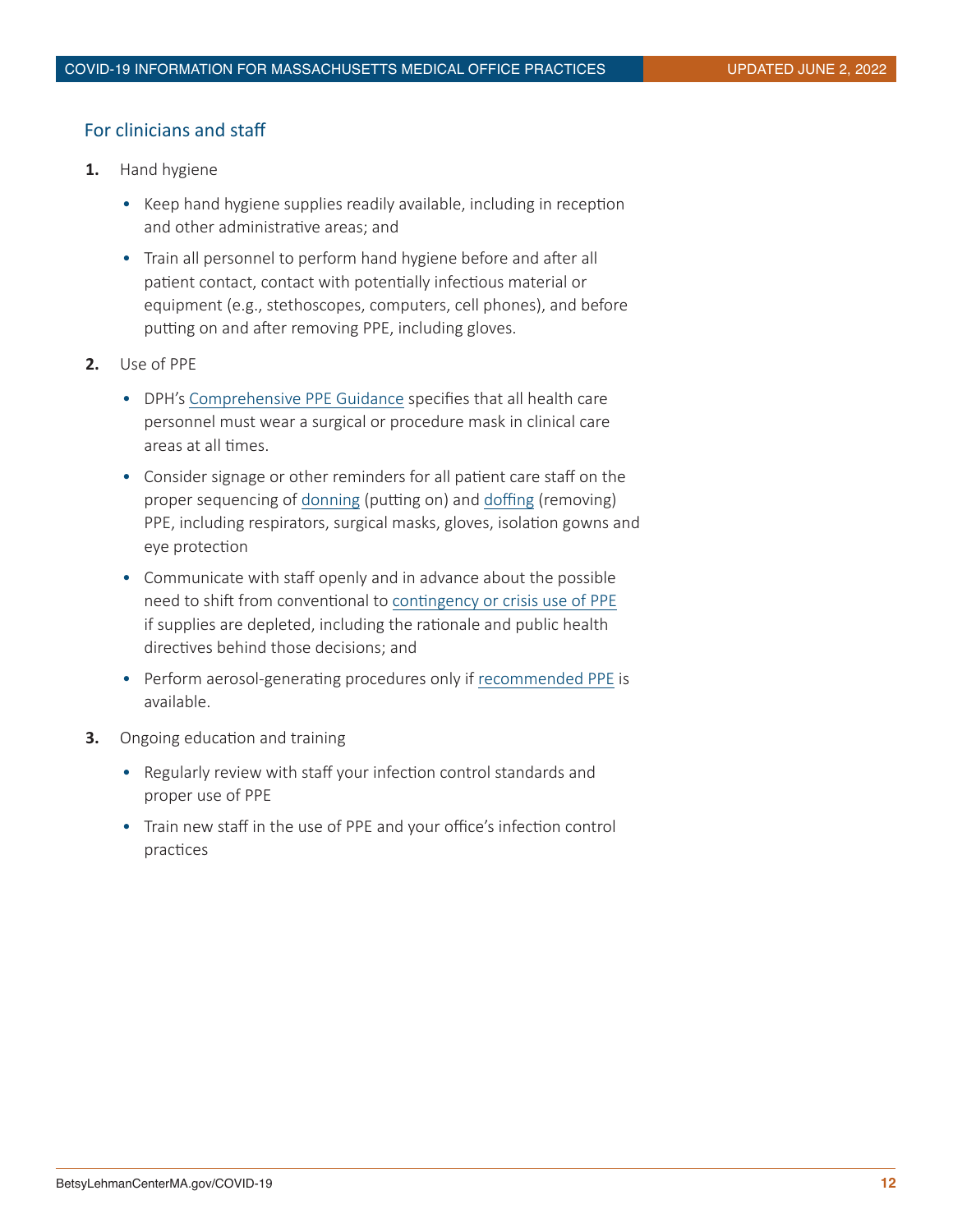| <b>Checklist for managing on-site patient visits</b> |                                                                                                                                                                                                                                                                                                                                                                                                                   |
|------------------------------------------------------|-------------------------------------------------------------------------------------------------------------------------------------------------------------------------------------------------------------------------------------------------------------------------------------------------------------------------------------------------------------------------------------------------------------------|
|                                                      | Adjust the messaging by front desk staff, the answering service, and on voicemail to inform callers of<br>practice changes, including:<br>Opportunities to schedule telehealth sessions;                                                                                                                                                                                                                          |
|                                                      | Policies for patients who have respiratory infection symptoms or who have been exposed or<br>$\bullet$<br>advised to self-isolate or quarantine;                                                                                                                                                                                                                                                                  |
|                                                      | Any different points of entry or protocols patients need to observe upon arrival at your office; and<br>$\bullet$<br>Limitations on individuals who may accompany patients to their appointments.<br>$\bullet$                                                                                                                                                                                                    |
|                                                      | Use your patient portal, automated phone, text, email appointment reminder systems, and existing website<br>or social media channels to proactively keep patients informed about any modifications to your practice<br>that affect the way they interact with you and your staff.                                                                                                                                 |
|                                                      | Before all office visits, contact patients to:                                                                                                                                                                                                                                                                                                                                                                    |
|                                                      | Instruct them that a face covering or mask is required for all patients and companions;<br>$\bullet$                                                                                                                                                                                                                                                                                                              |
|                                                      | Notify them that if someone accompanies them to the visit they also will be screened for<br>$\bullet$<br>symptoms.                                                                                                                                                                                                                                                                                                |
|                                                      | Advise them to call the office in advance if they have symptoms of a respiratory infection on or<br>$\bullet$<br>preceding a day they have an in- office appointment so that a determination can be made to keep,<br>reschedule or convert the appointment to a telehealth visit, or to refer the patient to another<br>facility. The AMA provides pre-visit screening script questions in a larger resource; and |
|                                                      | Provide any additional information they will need upon arrival at your office, for instance changed<br>$\bullet$<br>entrances, protocols they need to observe once on site.                                                                                                                                                                                                                                       |
|                                                      | Schedule appointments to limit the number of patients in the waiting area and to allow for disinfecting of<br>exam rooms between appointment                                                                                                                                                                                                                                                                      |
|                                                      | Have a referral plan for patients who arrive onsite but need to be seen at a hospital or other facility better<br>equipped to address their needs. Obtain information from those facilities in advance about their procedures<br>for accepting patients that have or may have COVID-19.                                                                                                                           |
|                                                      |                                                                                                                                                                                                                                                                                                                                                                                                                   |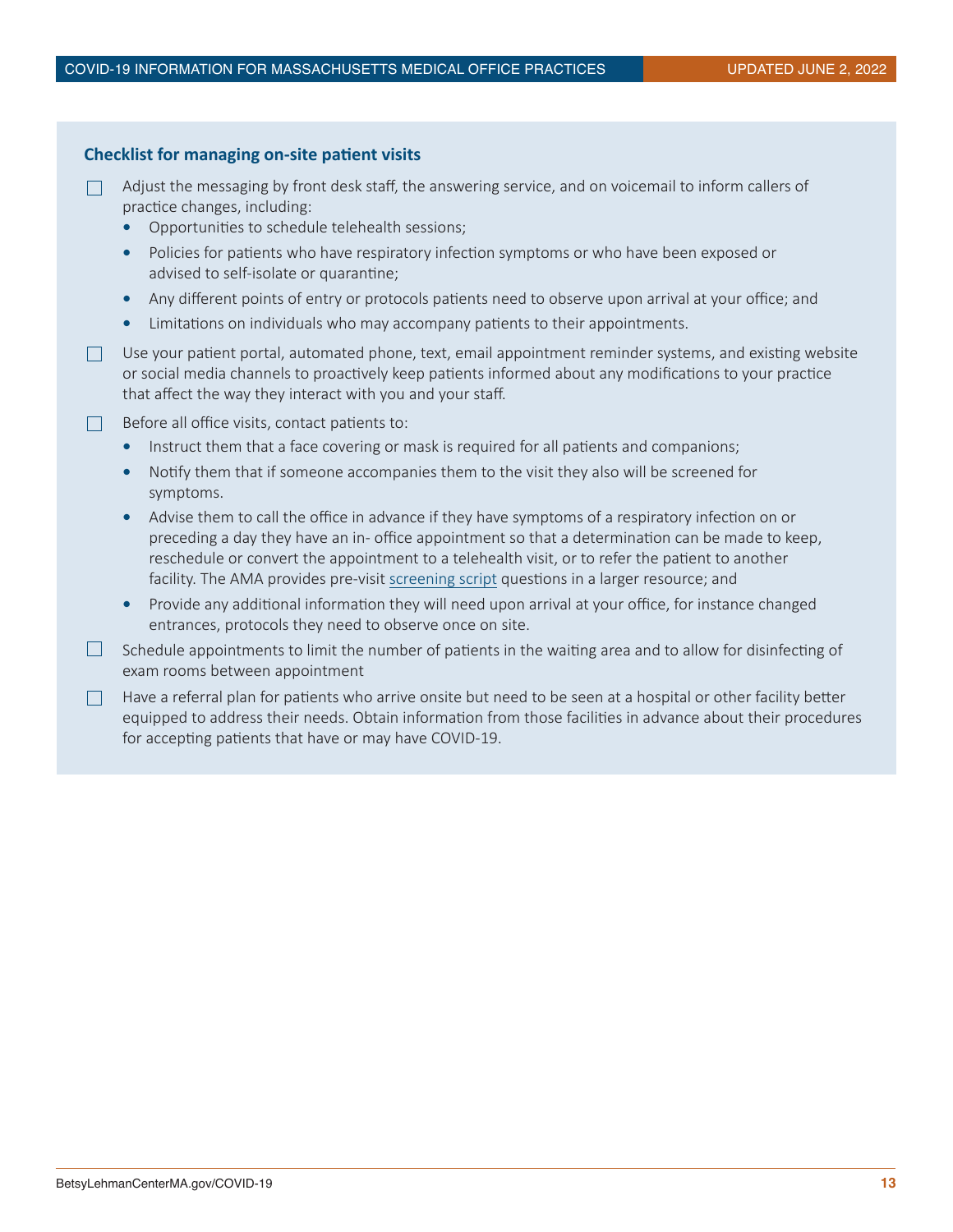## <span id="page-13-0"></span>**VI. TELEHEALTH**

Telehealth visits have become increasingly common during the pandemic. The following practices will help to optimize telehealth visits.

# Help patients and staff prepare for telehealth visits

- **1.** Ensure clinicians and staff working remotely have the equipment they need and a space to interact with patients in private.
- **2.** Be prepared to manage visits by telephone as well as video. You can expect differing technology capabilities among your patients.
- **3.** Notify patients what to expect in the telehealth visit (e.g. what to expect when they log onto the platform, what to do if the doctor is running late) and if the patient should do anything in advance to prepare for the visit (e.g. weigh themselves, take their blood pressure, have their medications with them). The AMA provides a sample [prep sheet](https://www.ama-assn.org/system/files/2020-04/telehealth-appendix-I3-patient-take-home-prep-sheet.pdf) for patients (see the complete quick guide for more resources).
- **4.** Prepare a tip sheet for software, app, or Web-based platforms (e.g., telehealth vendor, FaceTime, Google Hangout, Zoom) and send to patients in advance. Include screenshots of the major features if possible.
- **5.** Have staff schedule and perform a "test visit" a day or more in advance with patients new to telehealth. This takes additional time, but familiarizes both patient and staff with the technology to troubleshoot issues in advance.
- **6.** Notify patients what they should do in case they have technical issues logging on to the platform, or during the visit (e.g., a phone number to call for assistance).
- **7.** Designate staff to serve as a virtual 'front desk' to greet patients at their scheduled visit time in the event the clinician is delayed.
- **8.** Have a plan to manage typical "check out" procedures, such as making follow-up care appointments after the telehealth visit.
- **9.** Use the existing electronic health record system to document visits and maintain typical care processes.

#### **Telehealth best practices**

The AMA suggests telehealth [best practices:](https://www.ama-assn.org/practice-management/digital/6-best-practices-sharpen-physicians-use-telehealth)

- Get the basics of lighting and internet connectivity right
- Make sure patients can connect and have the tools they need
- Dress as if you are seeing patients in person at your office
- Have a backup technology plan
- Engage patients in an indepth conversation

The AMA [Telehealth quick](https://www.ama-assn.org/practice-management/digital/ama-telehealth-quick-guide)  [guide](https://www.ama-assn.org/practice-management/digital/ama-telehealth-quick-guide) and [Telehealth](https://www.ama-assn.org/amaone/ama-digital-health-implementation-playbook)  [Implementation Playbook](https://www.ama-assn.org/amaone/ama-digital-health-implementation-playbook) provide practice checklists and more detailed advice. The [National Consortium of](https://www.telehealthresourcecenter.org/covid-19-resources/)  [Telehealth Resource Centers](https://www.telehealthresourcecenter.org/covid-19-resources/)  also has many resources.

The Massachusetts Medical Society has compiled [telehealth resources](file:http://www.massmed.org/Patient-Care/COVID-19/Telehealth-and-Virtual-Care/) on initiating, scaling up and providing telehealth care.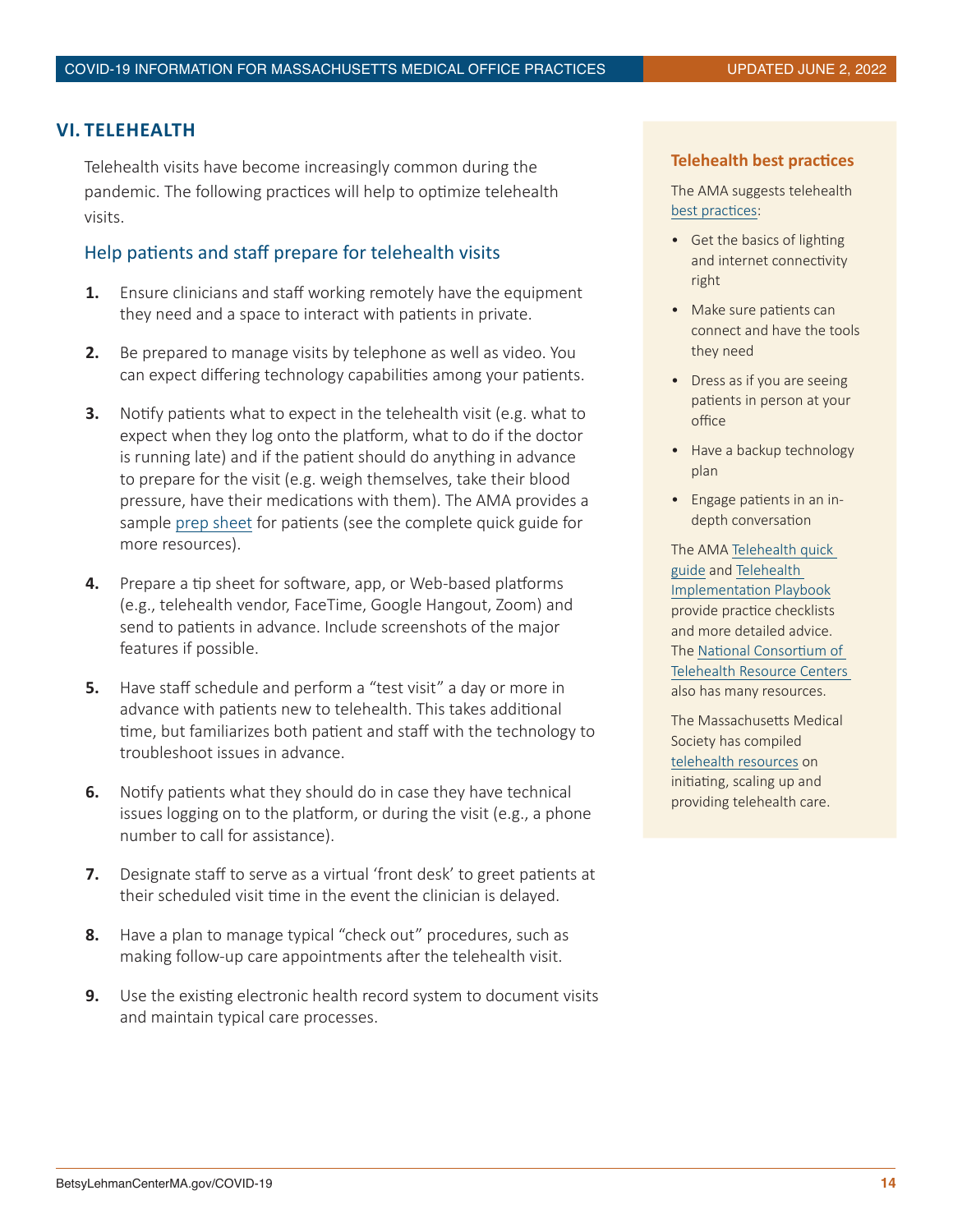# <span id="page-14-0"></span>Conducting successful telehealth visits

- **1.** Have the camera at eye level, remove visual distractions from the background, and have all medical personnel wear badges or credentials that are visible to the patient.
- **2.** Start the call or video conversation by introducing yourself. Check in with the patient to make sure he or she can see and hear clearly.
- **3.** Ask/confirm that the patient is in a private place to have the visit.
- **4.** Glance at the camera on the computer during the visit. Most people have a tendency to focus on the eyes of the person on the screen instead of the camera.
- **5.** Active listening skills are even more important over telephone or video visits. Paraphrase and repeat what you heard back to the patient as needed. Take a few extra pauses during the visit and solicit questions.
- **6.** Refrain from using the computer for other tasks during the telehealth visit. If computer use is necessary, let the patient know why you are looking away.
- **7.** Provide a summary of key points for the patient toward the end of the call, describing next steps or the treatment plan, and leave time for any additional questions

## **VII. SUPPORT FOR CLINICIANS, STAFF AND PATIENTS**

Just as your practice takes steps to protect from COVID-19 infection, leaders also need to be aware of the emotional impacts of the pandemic. Physicians, other clinicians and staff are naturally at heightened risk of stress because of the nature of practicing medicine at this time.

It is important to anticipate and openly communicate about concerns that your colleagues and staff could have about their own physical or mental health, the health and care of family and friends, income security, pressures at home and other challenges related to or exacerbated by the pandemic.

Patients, too, may also turn to your practice for help in finding emotional support resources.

## Support resources to share with clinicians and staff

• The [Betsy Lehman Center](https://betsylehmancenterma.gov/covid-19/supporting-clinicians-and-staff-during-covid-19-outbreak) has compiled resources for clinicians and managers to support colleagues during COVID-19.

# **Patient Safety for Telehealth Visits**

The pandemic drove unprecedented demand for more telehealth care. Many medical office providers with limited experience and training in telehealth were required to adapt rapidly as part of their daily practice of medicine. This created new safety vulnerabilities for patients.

The Academic Medical Center Patient Safety Organization developed [Patient Safety](https://www.rmf.harvard.edu/Clinician-Resources/Guidelines-Algorithms/2021/Patient-Safety-Guidance-for-the-Virtual-Visit-AMC-PSO#download)  [Guidance for the Virtual Visit](https://www.rmf.harvard.edu/Clinician-Resources/Guidelines-Algorithms/2021/Patient-Safety-Guidance-for-the-Virtual-Visit-AMC-PSO#download) with recommendations to enhance telehealth patient safety.

Key recommendations relate to:

- Modifications to physical office processes
- How to capture information exchanged between staff and patients during virtual visits
- Creating pre-visit tip sheets and checklists for staff
- Developing scripting to address common questions
- Standard messaging to patients about where and how to attend a visit